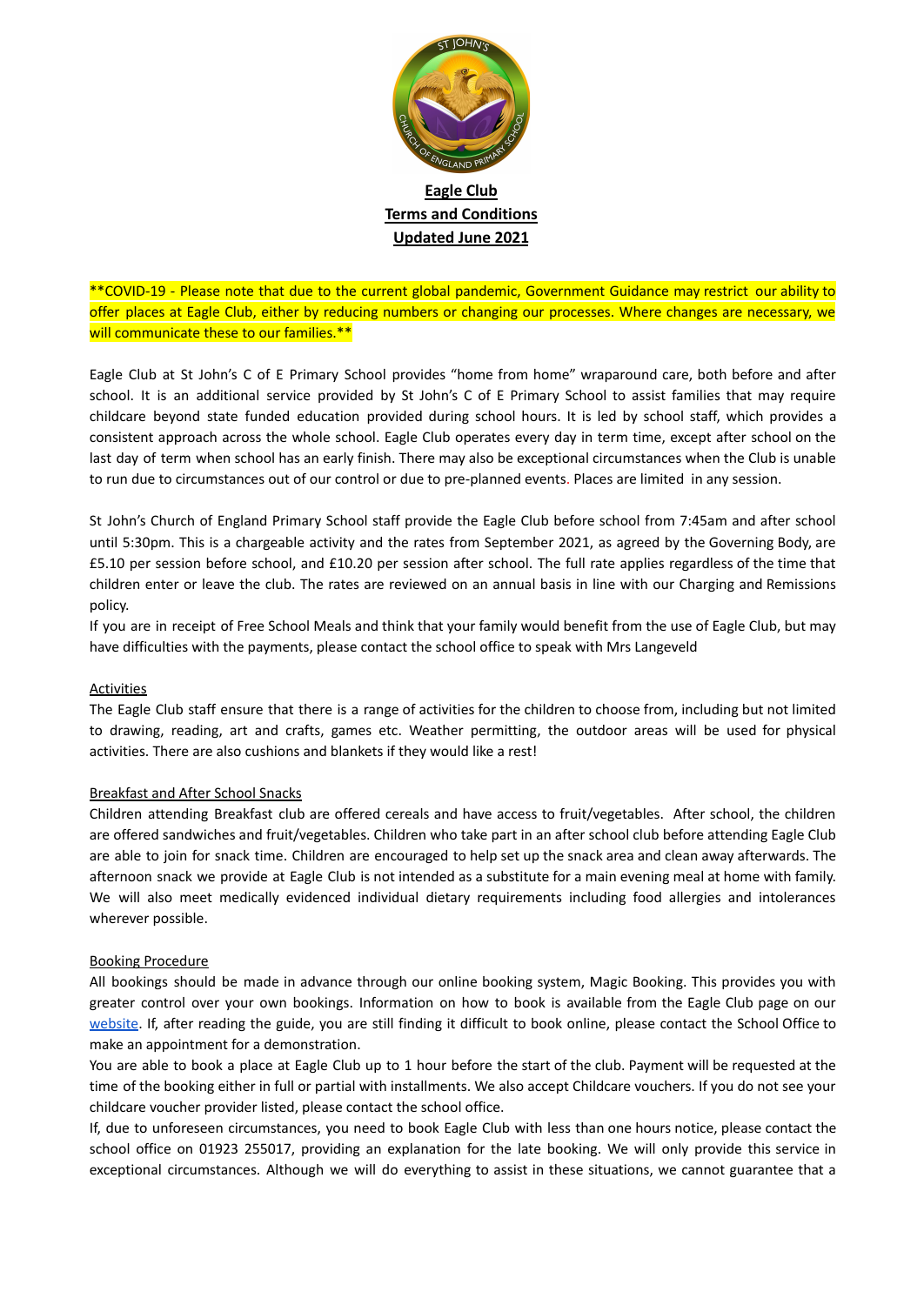

space will be available. Please note that if this occurs more than twice per half term, there will be an administration charge of £2 added to each booking.

Please note that Eagle Club is very popular and we do have days when the session is fully booked. We encourage everyone to book sessions at the earliest opportunity. However we understand that, in an emergency, you require a place at Eagle Club at short notice. If placing a child into Eagle Club means that we have to go beyond the maximum session number, we reserve the right to charge an additional fee of £10 to cover an additional member of staff having to be present

### Cancellations.

If you no longer require the booking, please cancel online. A credit note against future bookings will be created should you cancel a session giving 72 hours (3 days) notice. If you cancel a session with less than 72 hours notice, the session is non-refundable.

There may be instances where the school has to cancel Eagle Club. If this is due to a pre-planned event, we will give you as much notice as possible so that you can make alternative arrangements. Sometimes unforeseen circumstances occur, such as extreme weather conditions where we have to close the school. Wherever we cancel a session and you have already paid, we will credit you for any sessions cancelled by us.

#### Absences

If your child is unable to attend their session, please cancel it online as soon as possible as this enables the place to be allocated to another child. Please note that the 72 hour cancellation period still applies and sessions will be automatically credited by the system if you cancel with 72 hours notice.

If your child is unable to attend as they are unwell, you can make a request through the school office to cancel their place. If we are told of an absence due to illness and can cancel your child's before the session starts, you will be credited for any sessions that you have already paid for. Just as at school, any child experiencing sickness or diarrhea should not attend Eagle Club for 48 hours after the last episode.

### Drop off/Collection Procedure

Parents/Carers to drop off/collect the children via the doorway to the studio at the front of school. Please note that you must book before attending and the school reserves the right to refuse admission to any child not on the register.

Eagle Club staff can only release children to adults shown as having permission to collect within the Magic Booking online booking system. This is a separate system to the school's management information system.

We understand that there may be unforeseen circumstances beyond your control that mean you are unable to collect your child before 5:30pm. If this happens, we would expect you to try to arrange for someone else to collect your child and to contact the school with their details. Following our safeguarding procedures, we cannot hand your child to a person who you have not made the school aware of.

### Uncollected Children

If a child is not collected by 5:30pm and no-one has contacted the school, we will attempt to reach all of the contacts registered for the child in order of priority. If we are still unable to reach any registered contact and no-one has contacted the school, at 6:00 pm, the school will contact the police and social services.